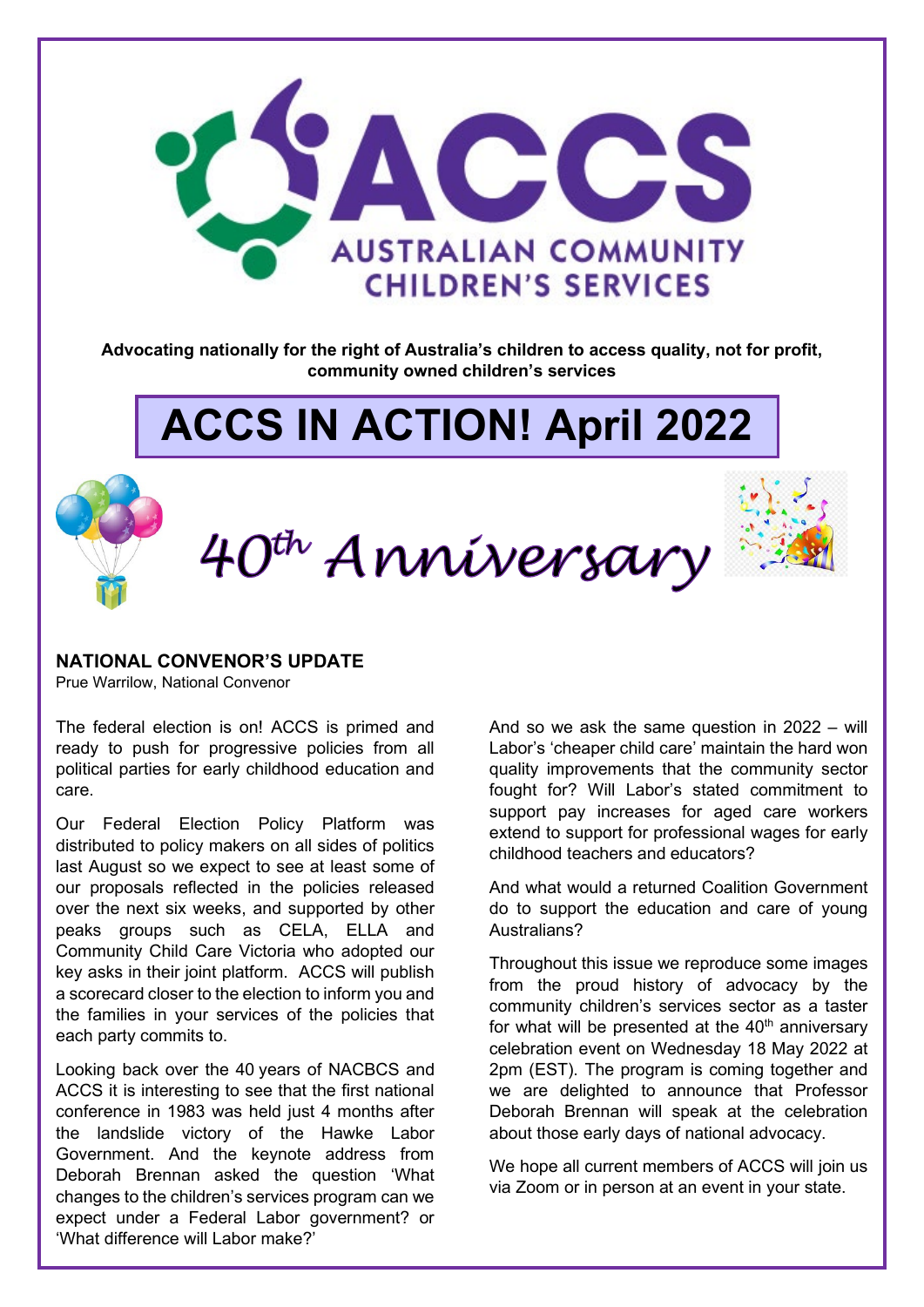### **ACCS GUIDES VOCATIONAL TRAINING**

On the advice of Brian Newman (ACCS Vic) and Chair of the Children's Education and Care Industry Reference Committee, the ACCS National Executive has thrown its support behind the new organisation HumanAbility and its application to

become an Industry Cluster under the new arrangements for vocational education. It hopes to ensure a strong voice for industry across the Children's Education and Care, Health, Human Services and Sport and Recreation sectors.



## *40 years of advocating for the right of Australia's children to access quality, not for profit community owned children's services*

1982 National Association of Community Based Child Care (NACBCC) formed

1983 First national conference '**Child Care is a Political Issue**'



1990s First child care quality improvement accreditation system introduced after lobbying by NACBCS and others

NACBCS log of claims to federal government to reinstate subsidies for community child care, increase quality requirements and tighten monitoring and regulation

Early 2000s NACBCS raised concerns about wages and conditions to attract and retain skilled staff

2001 NACBCS federal election campaign '**Children, Families and Communities Together – A New Agenda**' with a Lobby kit to lobby for:

- Funding for community child care
- Increased wages for Child Carers
- Stop destructive competition

And a dedicated website childrenfirst.org.au

Bumper stickers '**Children too precious for profit**' and a colourful postcard '**Caring for Children In Our Community**' for families to send to politicians (image now on ACCS website home page)



2003 NACBCS submission to Senate Poverty Inquiry emphasised poverty wages for child care staff

Increased media comment on limitations of corporate child care especially ABC Learning

2004 NACBCS published '**Community Ownership in 21st Century**'

Federal election campaign **'Children… too precious for profit'**

2006 National conference

2007 NACBCS 25<sup>th</sup> anniversary publication '**Child Care is a Political Issue – National Association of Community Based Children's Services Celebrating 25 years 1982 – 2007'**

NACBCS published '**A National Policy for Australia 2007 & Beyond**'

2008 Change of name to Australian Community Children's Services (ACCS)

2010 National ACCS conference '**Waves of Change – Are you on board**?'